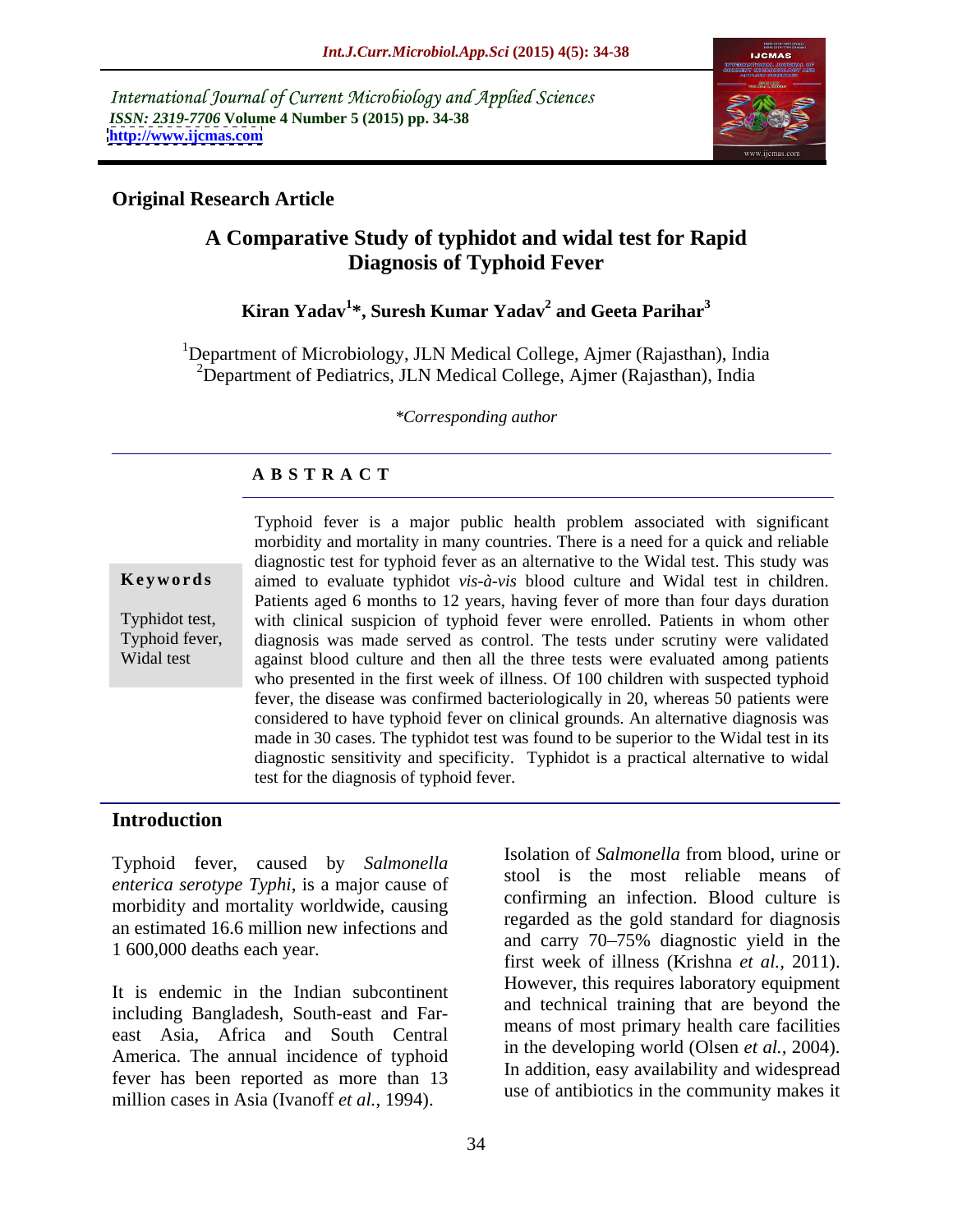frequently difficult to isolate the organism

Thus one has to rely on serological diagnosis, which is the mainstay of criteria for clinical suspicion were those diagnosis of typhoid fever in most already used by previous workers (Bhutta *et*  laboratories in developing world. *al.,* 1994; Bhutta *et al.,* 1999; Ferdin, 1999). Unfortunately, neither the Widal test which Detailed clinical evaluation was done and remains in widespread use in the developing world, nor any of the serodiagnostic tests format. Complete blood count, smear for that have since been developed, has proven malarial parasite, urine and stool routine sufficiently sensitive, specific and practical to be of value in areas where this disease is endemic (Olsen *et al.,* 2004).

Widal test has been used in the diagnosis of typhoid illness for long time in this country 37 °C. Subcultures were done on every but it remains a serological test with a alternate day till the  $7<sup>th</sup>$  day. The growth of moderate sensitivity and specificity. *Salmonella* was identified as per standard Therefore, a fast, reliable, and easy to protocol and confirmed by agglutination perform serodiagnostic test with a higher with Salmonella polyvalent "O", "O"9 and sensitivity and specificity than Widal test is required for rapid diagnosis and test was performed by slide agglutination management of typhoid cases, thereby method and it was considered positive when enabling clinicians to initiate an early a titre of equal to or more than 1:160 was therapy, reducing morbidity and its complications.

sensitivity as compared to Widal test has not been studied much. The state of the state of the identifies IgM and IgG antibodies. The test

evaluate the utility of typhidot in diagnosis antigen, which is impregnated on of typhoid fever in terms of sensitivity and specificity.  $\qquad \qquad \text{divided into 2 columns marked as G and M.}$ 

from blood culture and alternate methods study, which included 100 clinically such as bone marrow cultures may be suspected enteric fever cases. All children required, which is invasive and difficult to between 6 months and 12 years of age with carry out (Begum *et al.,* 2009). fever of more than four days having a clinical suspicion of typhoid fever were enrolled and admitted to the hospital. The findings were recorded on a standardized microscopy and urine culture were also done in all cases.

> Five ml of blood was inoculated into blood culture media (BHI broth) and incubated at <sup>th</sup> day. The growth of H:'d' antisera (Koneman, 1997). The Widal observed (Old, 1996).

Typhidot is a rapid serological test for the IgM and IgG antibodies against the outer diagnosis of typhoid fever. However, its membrane protein (OMP) of the *Salmonella*  usefulness in terms of Specificity and *typhi*. The typhidot test becomes positive This study was undertaken to systematically IgG antibodies to a specific 50KD OMP **Material and Methods** each well and 2.5 µl of test /control was This study was conducted in Jawahar Lal The strips were washed with washing buffer Formally diffuse the other is a sequelity of the superior and Ajmer. It was a hospital based prospective college and based prospective control in Such and Such and Such and Such and Such and Such and Such and Such and Suc Typhidot test is a dot ELISA kit that detects within  $2-3$  days of infection and separately identifies IgM and IgG antibodies. The test is based on the presence of specific IgM and antigen, which is impregnated on nitrocellulose strips. The reaction tray was divided into 2 columns marked as G and M. 250 µl of sample diluent was dispensed in added and then incubated for 20 minutes. thrice, 250 µl of anti human IgG and IgM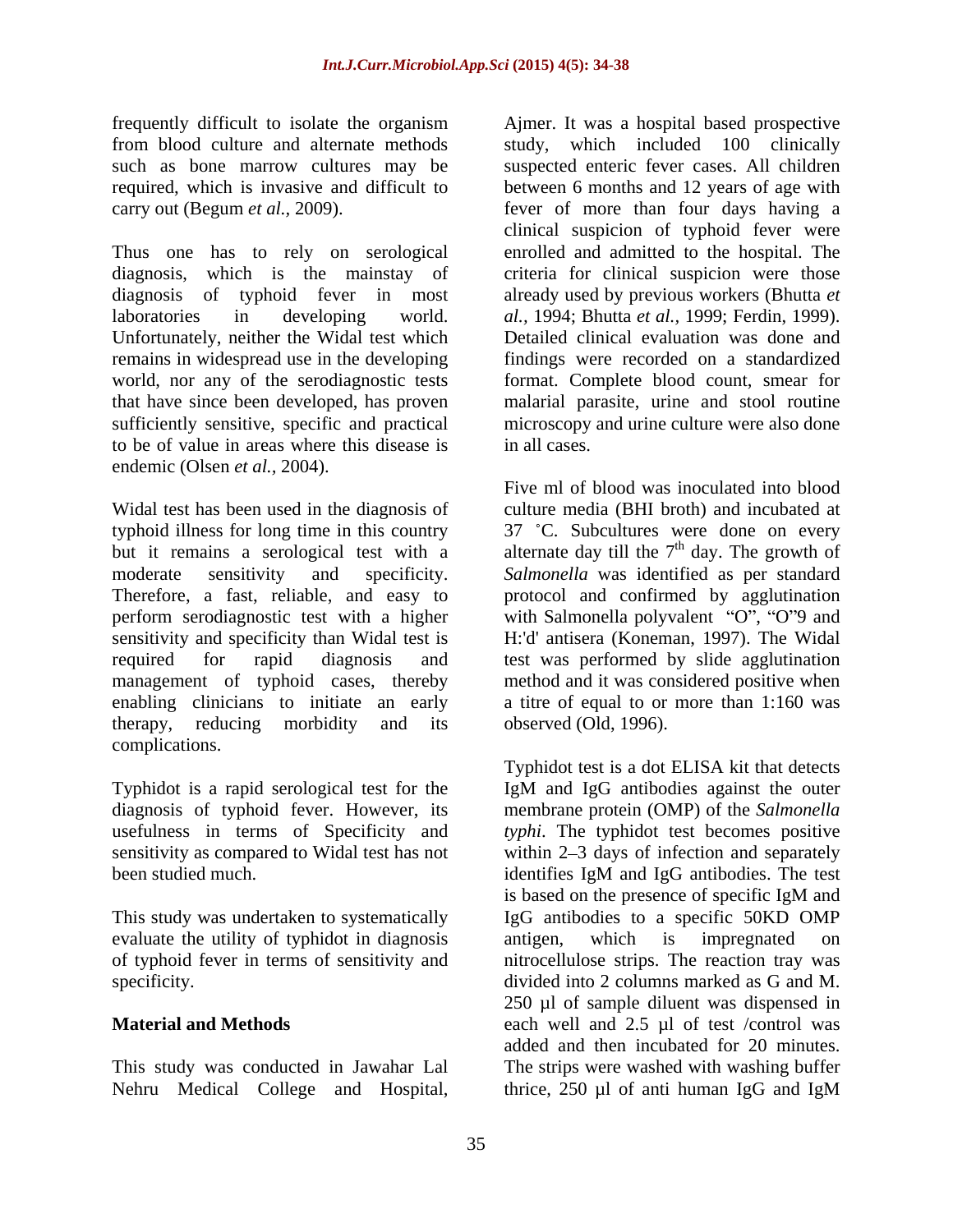were then interpreted. A positive IgM was sensitivity ranging from 8.9–43% interpreted clinically as acute typhoidal illness, while IgM and IgG positive were taken as acute typhoidal illness in middle stage of infection and IgG positive was

study with suspected typhoid fever. The diagnosis was confirmed in 20(20/100) by negative controls, consisted of 12 cases with sensitivity, specificity and positive

cases (n=20) were analyzed, Typhidot was

added to the burden of the disease. Any only increases the risk of outcome (Begum Ideally a fourfold rise in antibody titre in a*et al.,* 2009).

was dispensed then in each well and Blood culture has remained the gold incubated for another 15 minutes. These standard for diagnosis of typhoid fever. In were washed again, dispensed with 250 µl our study culture positivity among clinically of colour development solution, and suspected typhoid cases was 28.5 %. Culture incubated for another 15 minutes and results positivity in other studies have quoted interpreted as chronic carrier or previous delay in diagnosis, widespread and irrational infection or reinfection. use of antibiotics and low volume of blood Results of blood culture, widal and typhidot value is too low to satisfy the criterion of a test were compared in all patients for their diagnostic test, irrespective of the reasons sensitivity and specificity. for its low yield. Nonetheless, blood culture **Results and Discussion typhoid fever and hence a substitute has to** A total of 100 cases were enrolled in this feasibility of a test has to be taken into sensitivity ranging from 8.9–43% (Narayanappa *et al.,* 2009; Akoh, 1991; Jesudason and Sivakumar, 2006; Saha *et al.,* 2003). The relative low rate of isolation from blood culture had been attributed to obtained for cultures among children. This is the foolproof method for the diagnosis of be validated against it. Furthermore, the account.

isolation of *salmonella typhi* on blood Widal test has been used for over a century culture. In 30 cases, alternative diagnosis in developing countries but its diagnostic was made and these cases constituted utility has been limited due to low malaria, 8 cases with viral respiratory predictive value (Sherwal *et al.,* 2004). infections, 4 with pneumonia, 4 with urinary Decreased sensitivity is due to the long tract infections and 2 with meningitis. latent period after which the test may Table.1 compares the sensitivity, specificity, due to prior infection, vaccination with TAB positive and negative predictive values for vaccine, cross reaction with other gram the Widal, Typhidot, and blood culture for negative infections. In the present study, this cohort. When only blood culture proven Widal test was positive in 68% (48/70) of significant superior to the widal in terms of the 20 blood culture positive patients and 4 diagnostic predictive values (Table. 2). of blood culture negative patients. Thus the Typhoid fever is a systemic illness with a 86%. The finding of the present study significant morbidity and mortality in indicates a low specificity for Widal test. developing countries (Sherwal *et al.,* 2004). Similar results have been reported in other Emergence of multidrug resistant strains of studies from endemic areas, where there *Salmonella enterica* serotype *Typhi* has only may be high levels of specific and cross delay in diagnosis of appropriate therapy Narayanappa *et al.,* 2009; Khoharo, 2011). sensitivity, specificity and positive become positive. Decreased specificity is the patients. Widal test was positive in 9 of test had sensitivity of 45% and specificity of reacting antibodies (Sherwal *et al.,* 2004;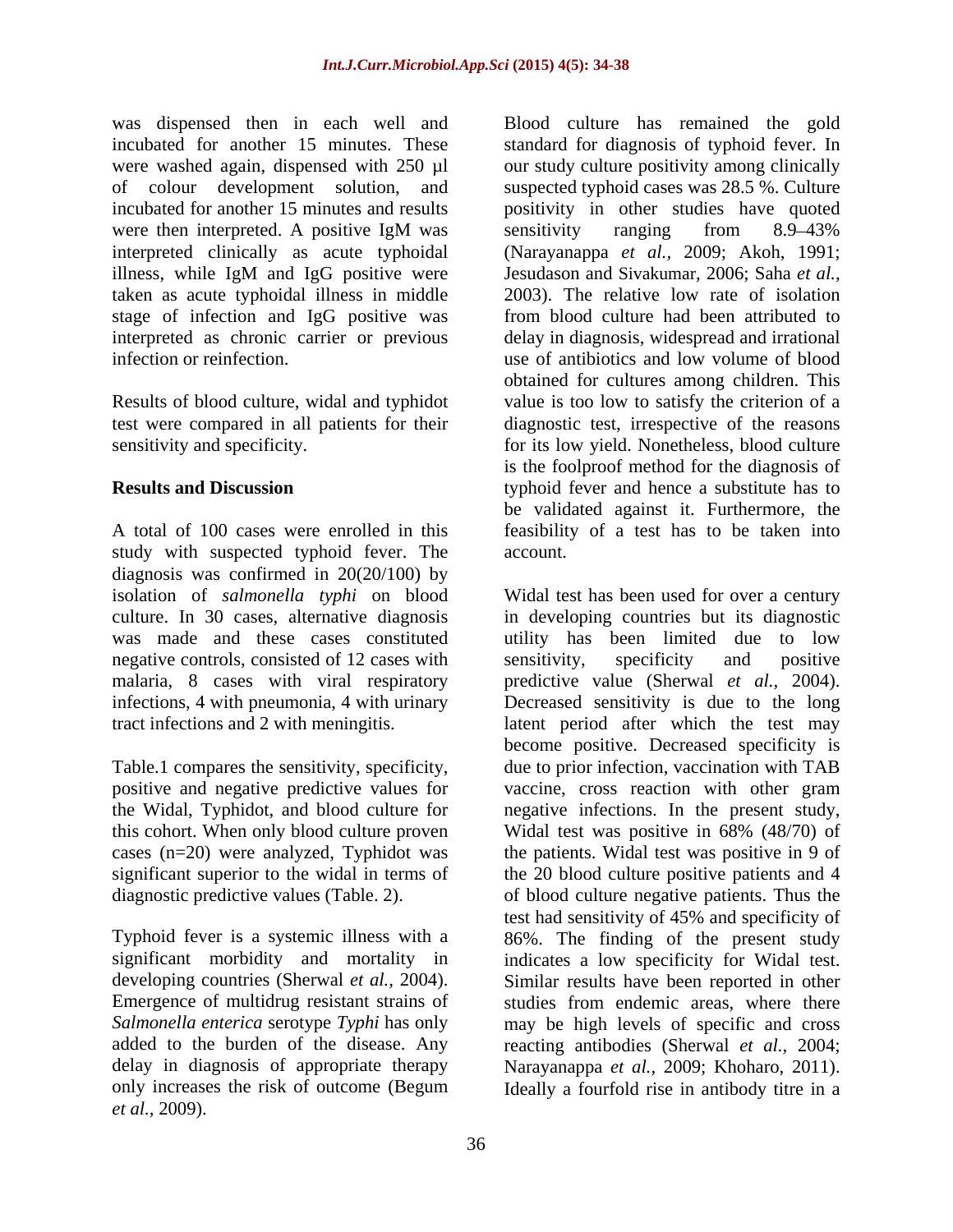paired serum is more diagnostic. Though as early as the second day of illness. It has been reported, its use in endemic areas

Typhidot test is based on detection of antibodies which appear in detectable titers

higher sensitivity and specificity for Widal showed sensitivity of 90% and specificity of should not be encouraged. had sensitivity of 85% and specificity of 100% in blood culture proved cases. The test 100% in the typhoid fever cases.

**Table.1** Diagnostic parameters of various tests for the entire cohort of clinically suspected typhoid fever cases  $(n = 70)$ 

| <b>Diagnostic</b>  |        | Sensitivity % Specificity % PPV % NPV % |  |
|--------------------|--------|-----------------------------------------|--|
| <b>TCDLD</b>       |        |                                         |  |
| Blood Culture 28.5 |        |                                         |  |
| Widal              | 1 G.V  |                                         |  |
| <b>Typhidot</b>    | 1 O.C. |                                         |  |

# Positive blood culture in cases  $= 20$ , positive blood culture in controls  $= 0$ 

\* Positive Widal in cases  $= 48$ , positive Widal in controls  $= 4$ 

\*\* Positive typhidot in cases = 60, positive typhidot in controls =  $0$ 

| <b>Table.2</b> Diagnostic parameters | $\sim$ of various tests among blood culture positive cases $\sim$ | $\approx$ cases (n = 20) |
|--------------------------------------|-------------------------------------------------------------------|--------------------------|
|                                      |                                                                   |                          |

| Diagnostic tests Sensitivity % Specificity % PPV % NPV % |  |
|----------------------------------------------------------|--|
| <b>Widal test</b>                                        |  |
| <b>Typhidot test</b><br>ה ה                              |  |

\* Positive Widal (cases  $= 9$ , controls  $= 4$ )

\*\* Positive typhidot (cases  $= 18$ , controls  $= 0$ )

We do not believe that our data support the The Typhidot offers an additional advantage

In many circumstances, especially among partially treated cases presenting to health In the present study we conclude that facilities, combining cultures with a rapid Typhidot is a practical alternative to Widal serologic test may reduce the diagnostic test in the diagnosis of Typhoid fever on difficulty in typhoid fever. So combining the account of its increased sensitivity, early blood cultures with a Typhidot will detection of cases, and ease of procedure significantly improve the diagnostic yield of with minimal infrastructure and availability these investigations among children who of results on the same day. However, a have previously received antibiotics. larger prospective study would be required

use of either the Widal or Typhidot test as a among serologic diagnostic tests for typhoid substitute for cultures in typhoid fever. It fever in that the test strips do not require an must be emphasized that although cultures ELISA reader for evaluation. Also, only are associated with a lag period of at least 48 minimal operator training is required. hr for preliminary confirmation of infection, Nevertheless, the higher cost of the test in with the recent emergence of drug resistance comparison with the Widal test, as well as among *S. typhi,* they remain an essential cold-storage requirements for test reagents, investigation. are additional impediments in using this test in developing country.